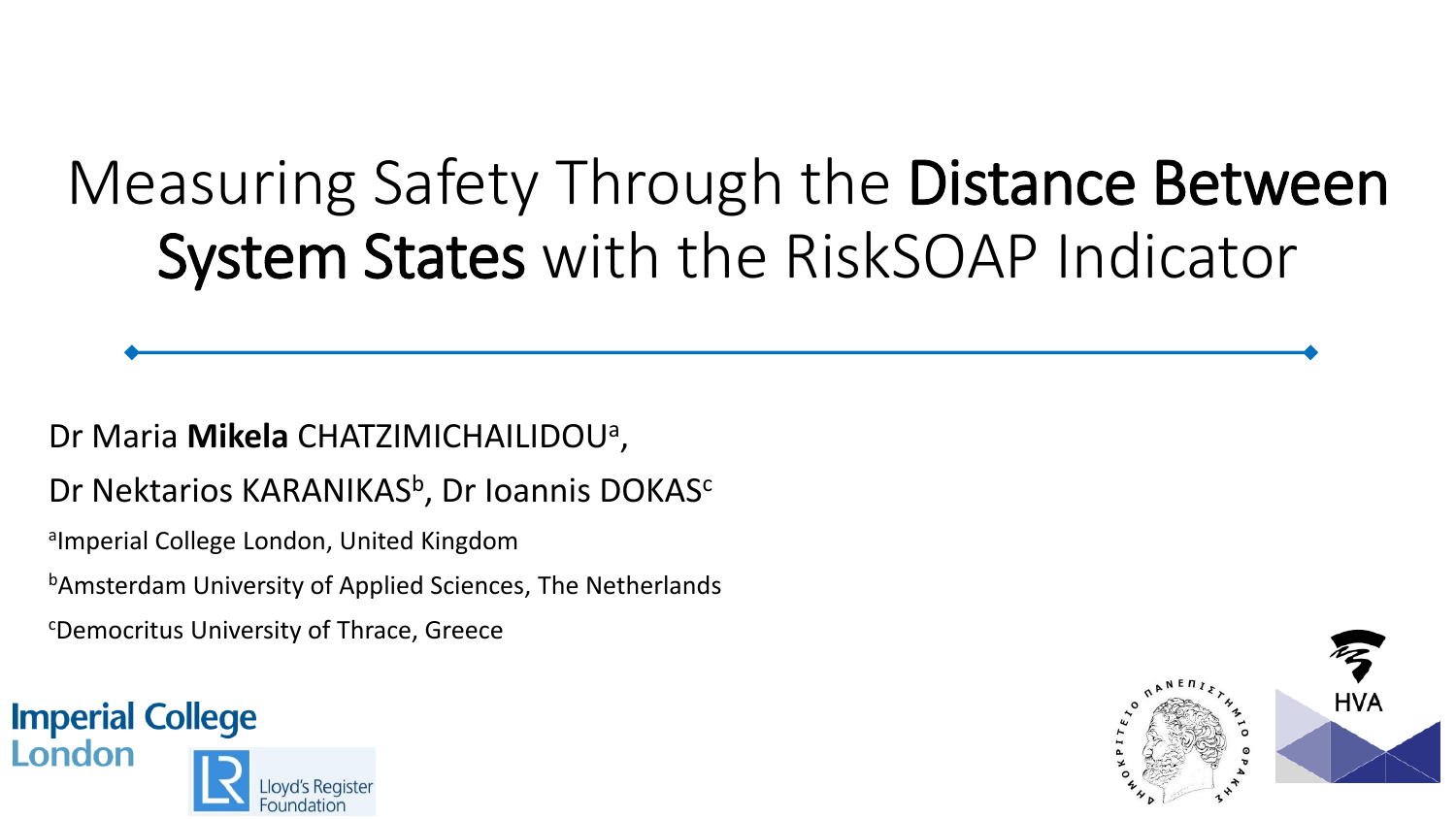## **Outline**

1. Context

2. Problem statement

3. Solution

4. Methodology

5. Applications

6. Results

### 7. Conclusions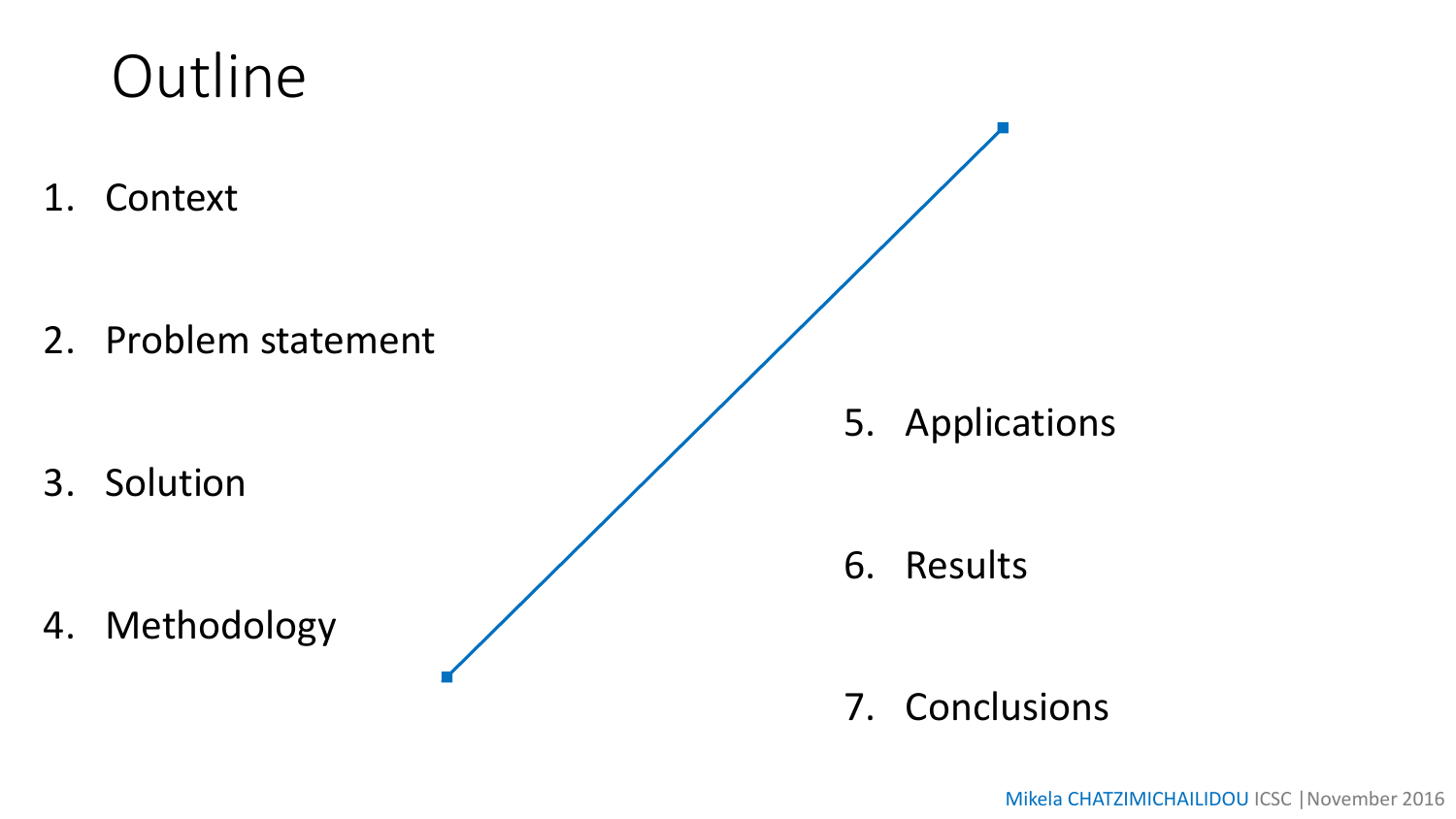### Context

- Modern engineering systems = complex socio-technical structures
	- mission to offer services of high quality, ensure owners' profitability
	- safety & security
	- consist of many parts, controlled by human or automated agents spread throughout different hierarchical levels & networks
	- **accidents are inevitable**; acknowledged need for the use of **systems-theoretic tools to support safety-driven design & operation**
	- **agents be enabled** to perceive & comprehend threats/vulnerabilities & project what they may entail *risk-focused Situation Awareness (risk SA)*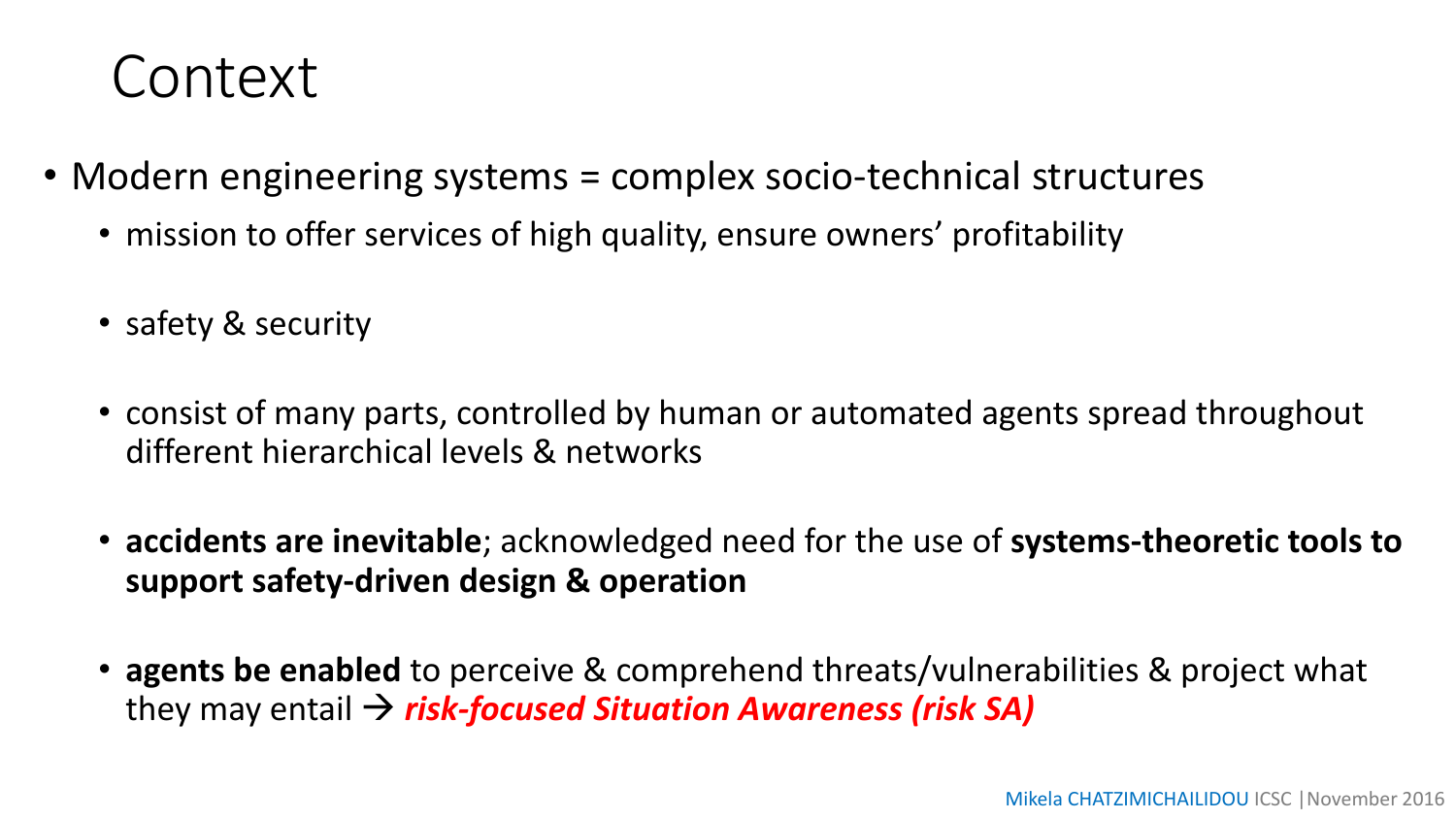### Problem statement

- Risk SA presupposes that an agent is offered an **indication of the variability of the system states** to update his/her mental model & adjust the system processes accordingly
- Most critical high-level risk: large **gap between work-as-imagined & work-as-done**
- To maintain the safety levels that the system was originally planned for, controllers must be **aware of the distance between system design & operation**, i.e. maintain a high **risk SA**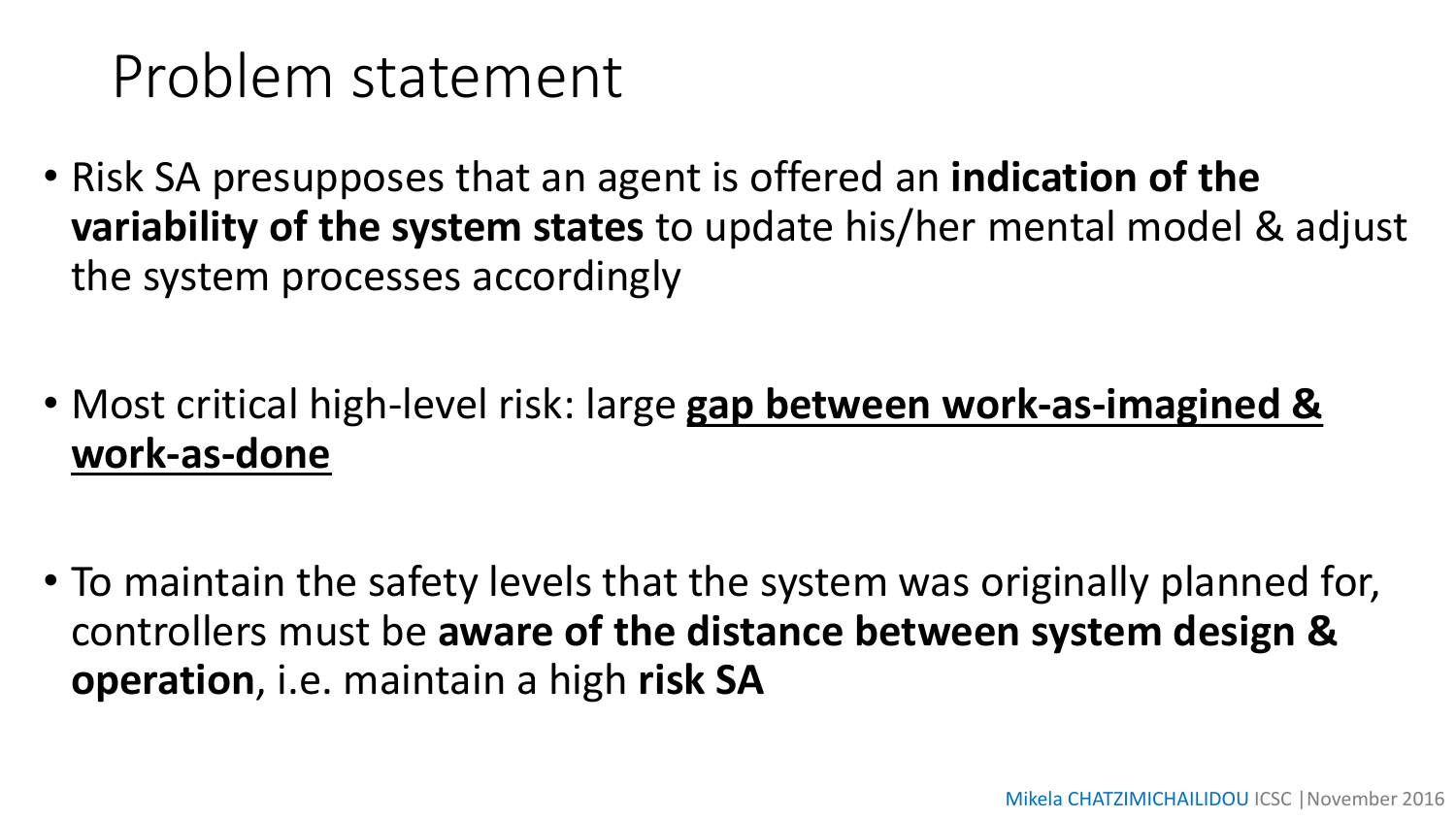## Solution

- Agent's risk SA supported by the **system components & composition**
	- *system's risk SA provision (RiskSOAP) capability*: operationalised through a **quantification of the differences of various system versions** in regard to safety
- RiskSOAP may be increased or decreased by including or excluding, upgrading, downgrading or maintaining **system parts & elements**, or their properties, throughout the system's lifecycle

### • **RiskSOAP methodology**

• summary of previous publications as a means to provide an overall view & a comprehensive demonstration of its applicability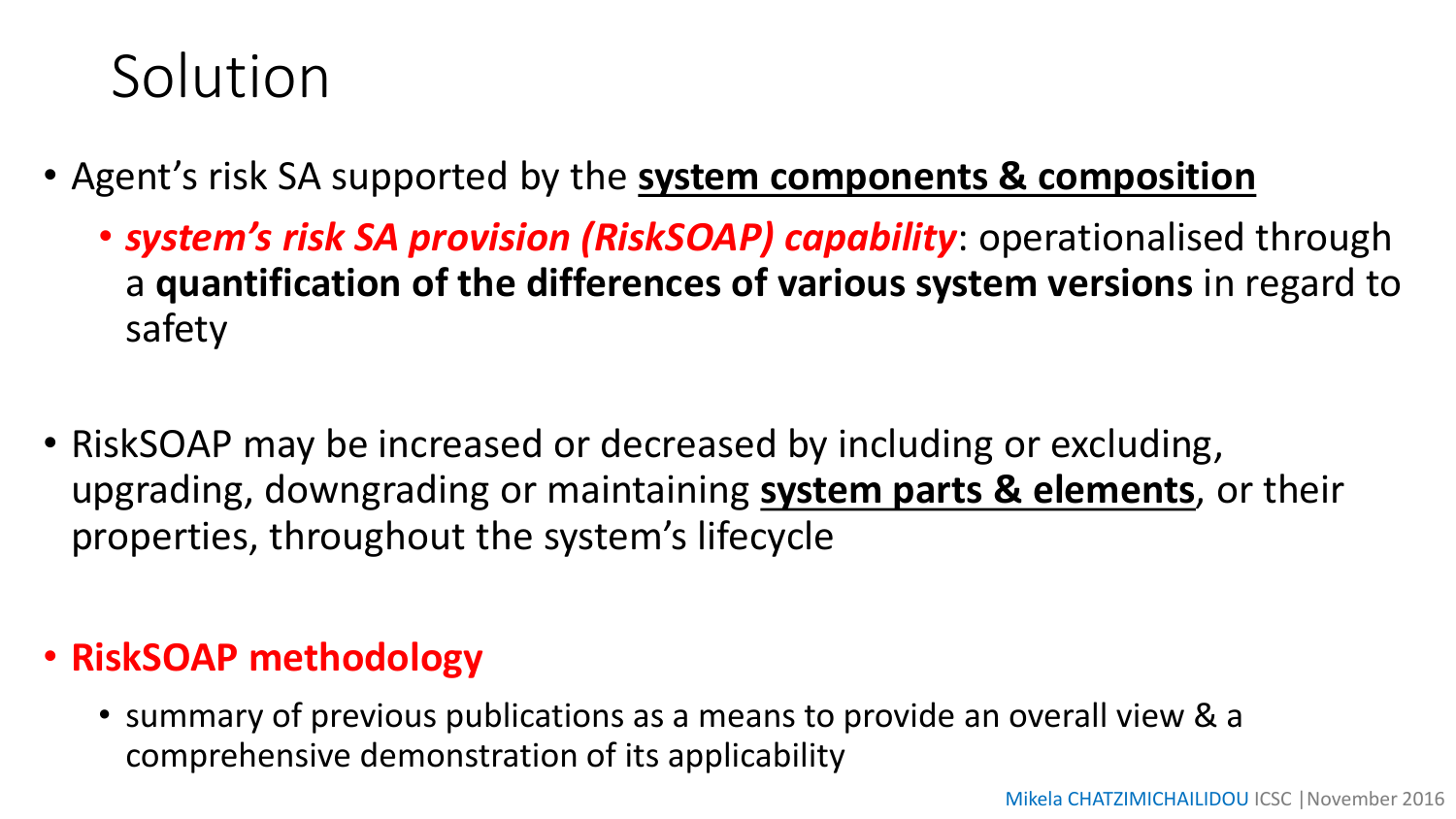## RiskSOAP methodology

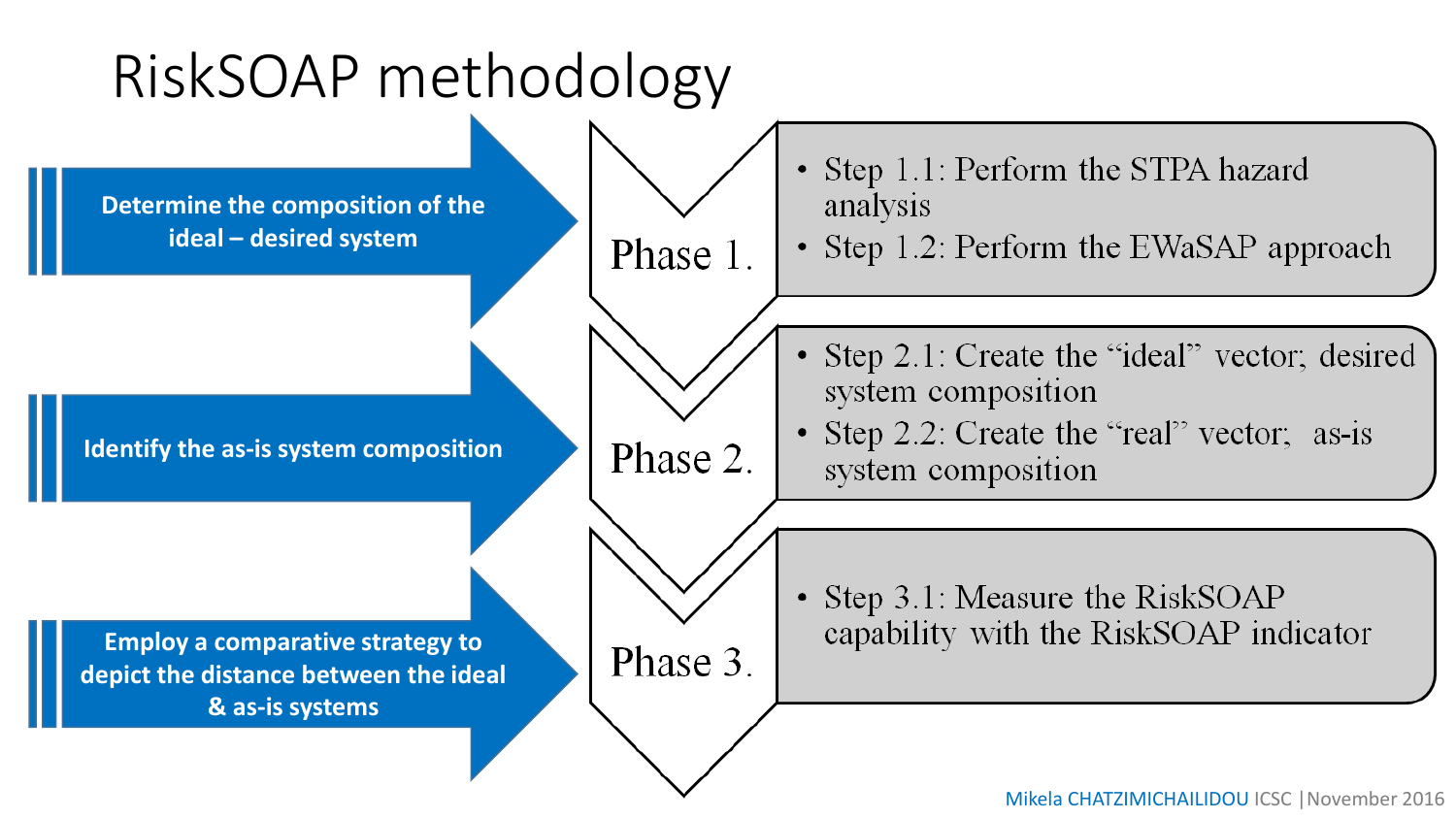## Methods & tools

- **STPA** (Leveson, 2011)
	- Safety = a dynamic control problem & an emergent property
	- Accidents ≠ chains of event & component failures
	- Non-probabilistic top-down approach; safety requirements and the design phase
	- Inadequate control actions & causal factors (e.g. software errors, decision-making flaws, conflicts between controllers, poor management &
- **EWaSAP** (Dokas et al., 2013)
	- Structured method for identifying early warning signs to
	- Awareness actions: provide warning messages & alert
- **Dissimilarity measure** (pattern matching)
	- Rogers-Tanimoto:



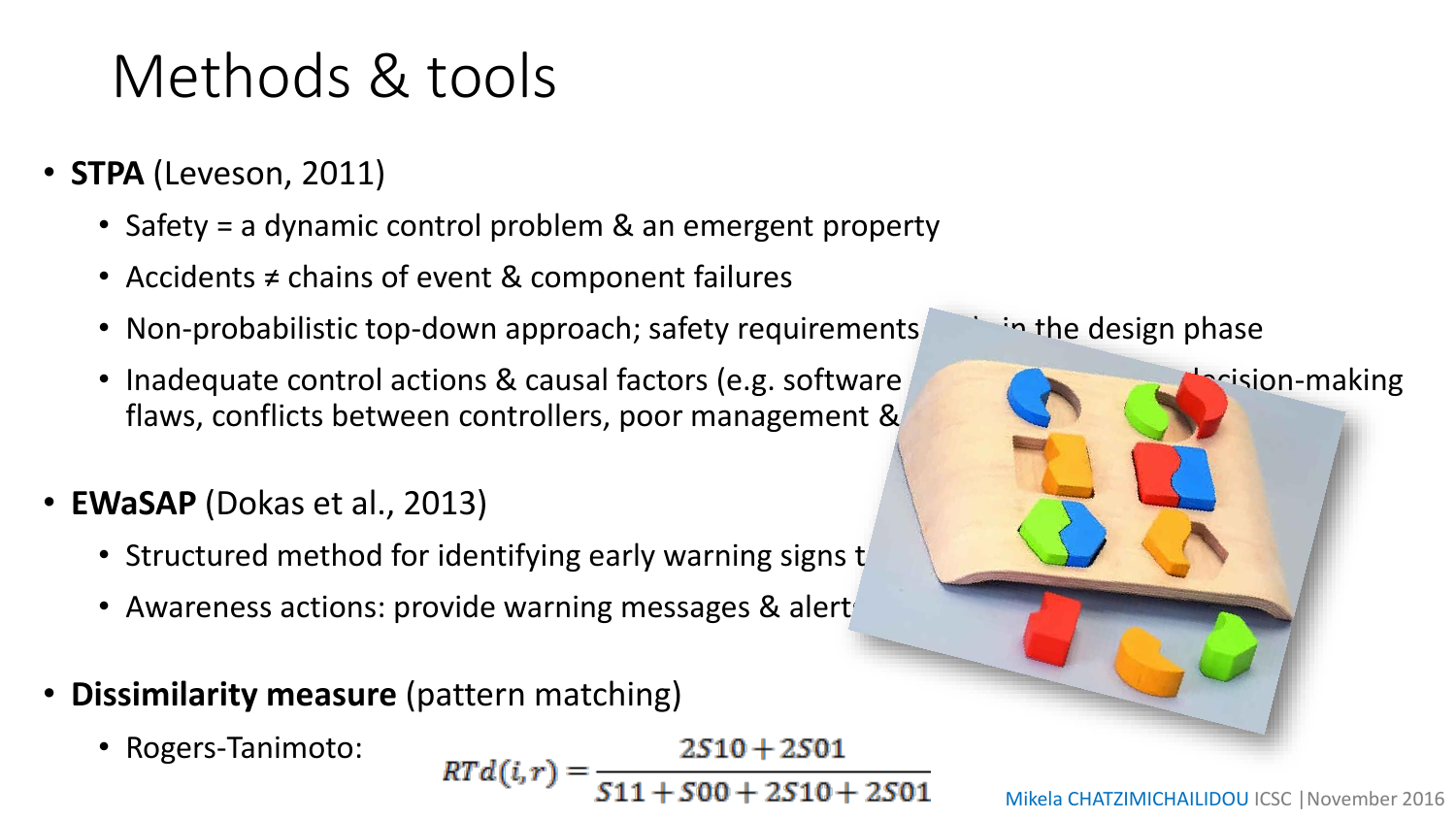## Hypothesis checked

"Provided that there are **more than one versions** of the same system that differ in their composition, the RiskSOAP methodology is adopted and the **RiskSOAP** indicator is calculated **as many times as the different alternative versions** of the system. After obtaining these values, it is expected that the **lowest value** for the RiskSOAP indicator will be returned **for the system version that is proclaimed as less vulnerable**, and vice versa."



gif-finder.com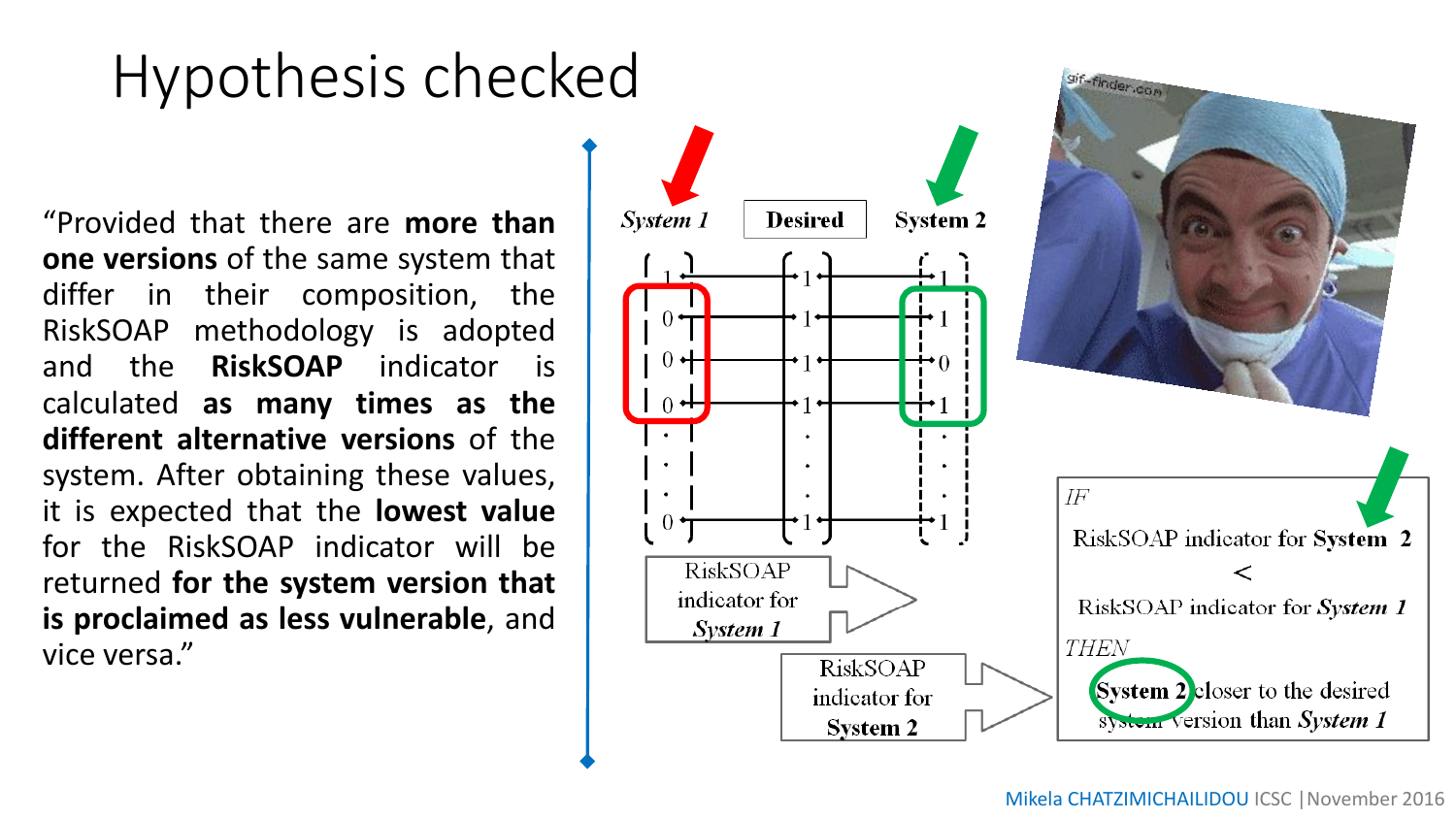### 3 Case studies

#### • **ACROBOTER**

- robotic installation for manipulating small objects autonomously/in cooperation with humans
- original system failed to meet its purposes & deliver the tasks as described in the project scope

#### • **Überlingen mid-air collision accident**

• Johnson, 2004; BFU, 2002: technical (e.g. optical STCA, phone connection, TCAS downlink) & organisational (e.g. detailed/unified directives, aid to the ATC) deficiencies

#### • **Road Tunnel in Greece**

- planned renovation
- tunnel not yet monitored by exclusive tunnel control centre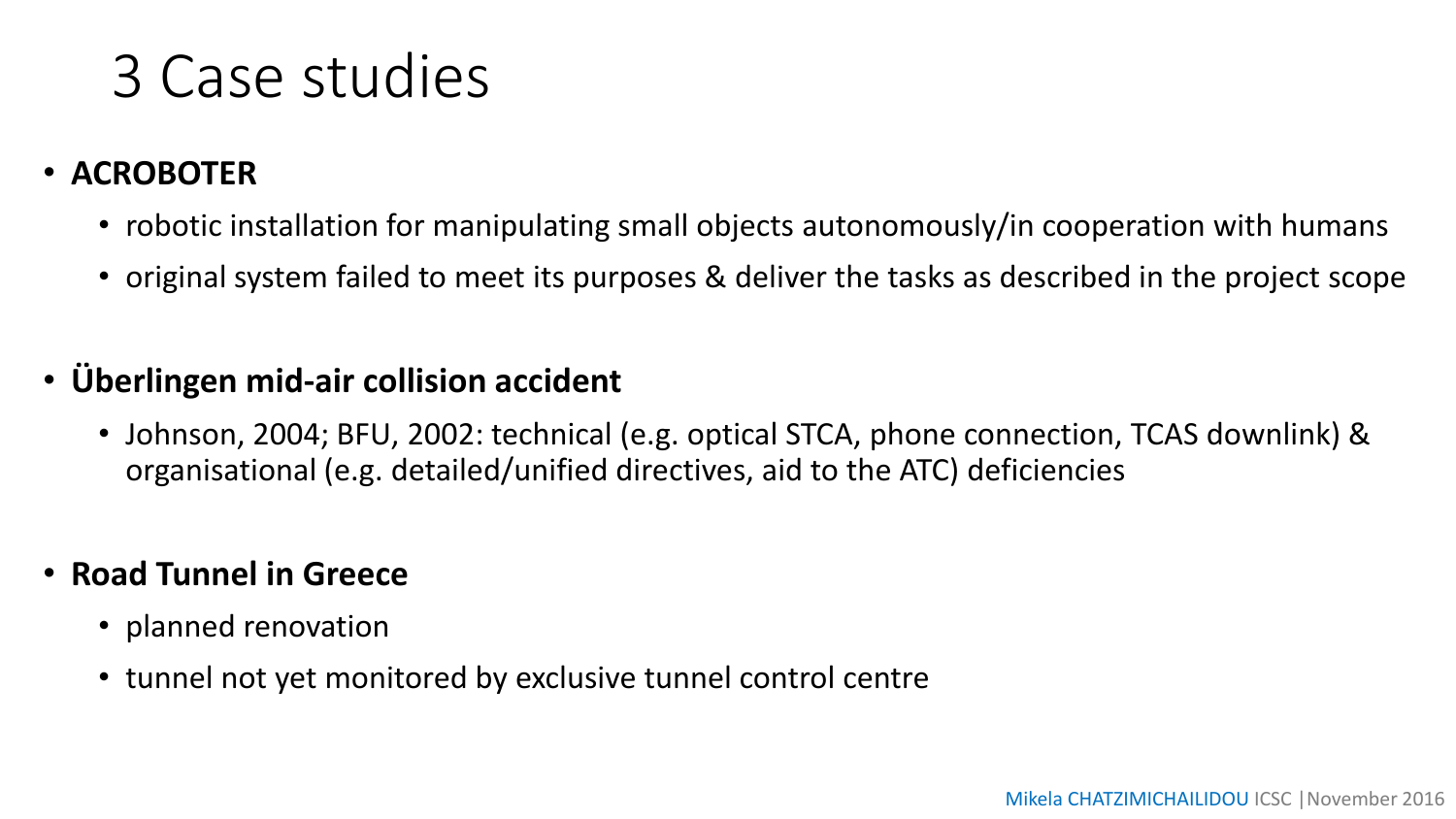### Results I - ACROBOTER

| System<br>Elements                                | STPA &<br><b>EWaSAP</b> | Operated system                                       |  | Designed system                                         |  |
|---------------------------------------------------|-------------------------|-------------------------------------------------------|--|---------------------------------------------------------|--|
| Present                                           | 213                     | 96                                                    |  | 92                                                      |  |
| Absent                                            | $\theta$                | 117                                                   |  | 121                                                     |  |
| Vectors'<br>length                                | 213                     | 213                                                   |  | 213                                                     |  |
| RiskSOAP indicator                                |                         | $=2*117 + 2*0 / 96 + 0 +$<br>$2*117+2*0$<br>$=0.7091$ |  | $=2*121 + 2*0 / 92 + 0 + 2*121$<br>$+2*0$<br>$= 0.7246$ |  |
| Difference between the<br>'as-is' system versions |                         | $= 0.7246 - 0.7091$<br>$=0.0155$                      |  |                                                         |  |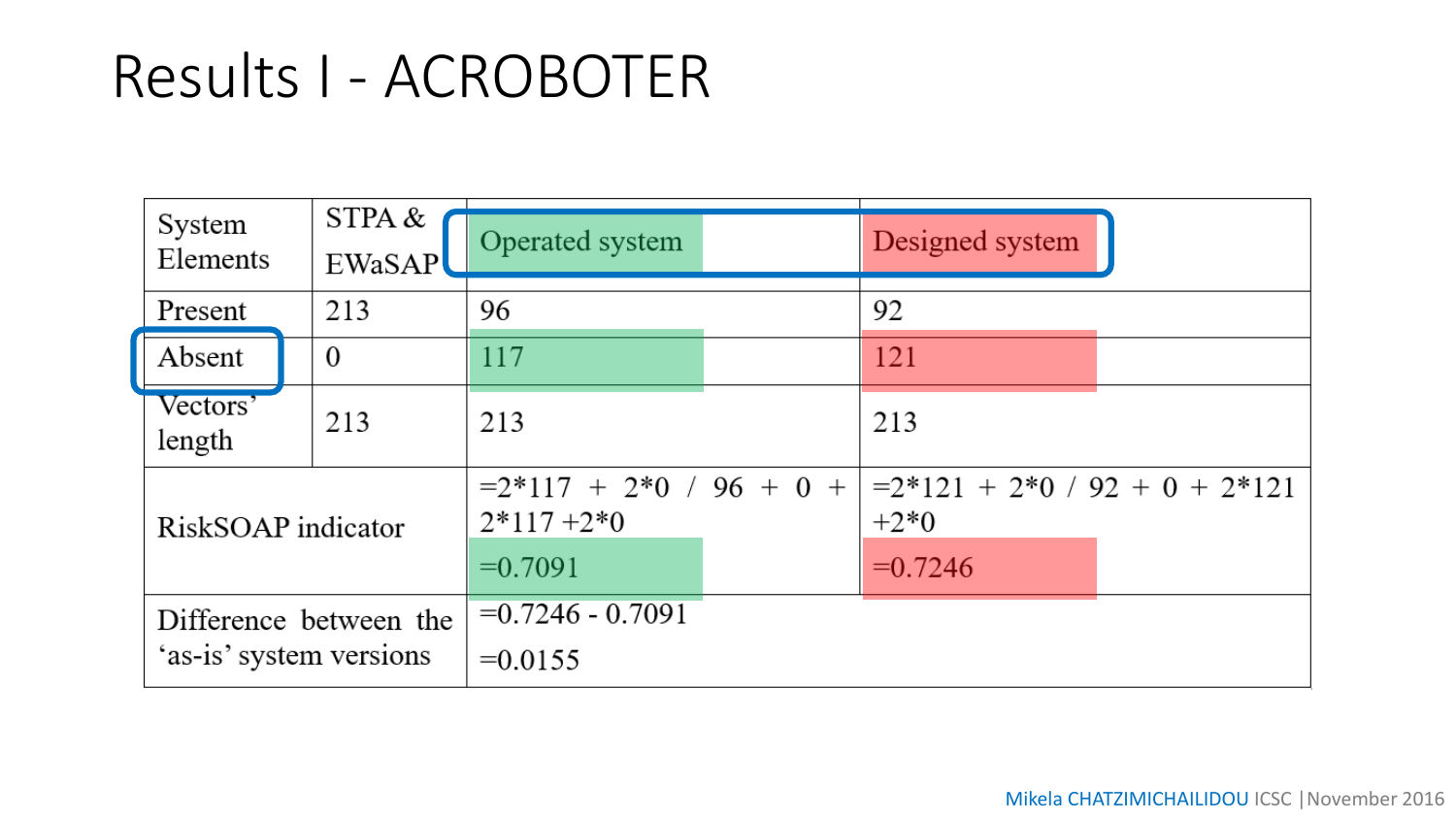## Results II - Überlingen mid-air collision

| System<br>Elements | STPA &<br><b>EWaSAP</b> | Operated system |  | BFU (2002) & Johnson (2004) |  |
|--------------------|-------------------------|-----------------|--|-----------------------------|--|
| Present            | 279                     | 74              |  | 134                         |  |
| Absent             | $\bf{0}$                | 205             |  | 145                         |  |
| Vectors'<br>length | 279                     | 279             |  | 279                         |  |
| RiskSOAP indicator |                         | $=0.8471$       |  | $=0.6840$                   |  |
| Difference         |                         | $=0.1631$       |  |                             |  |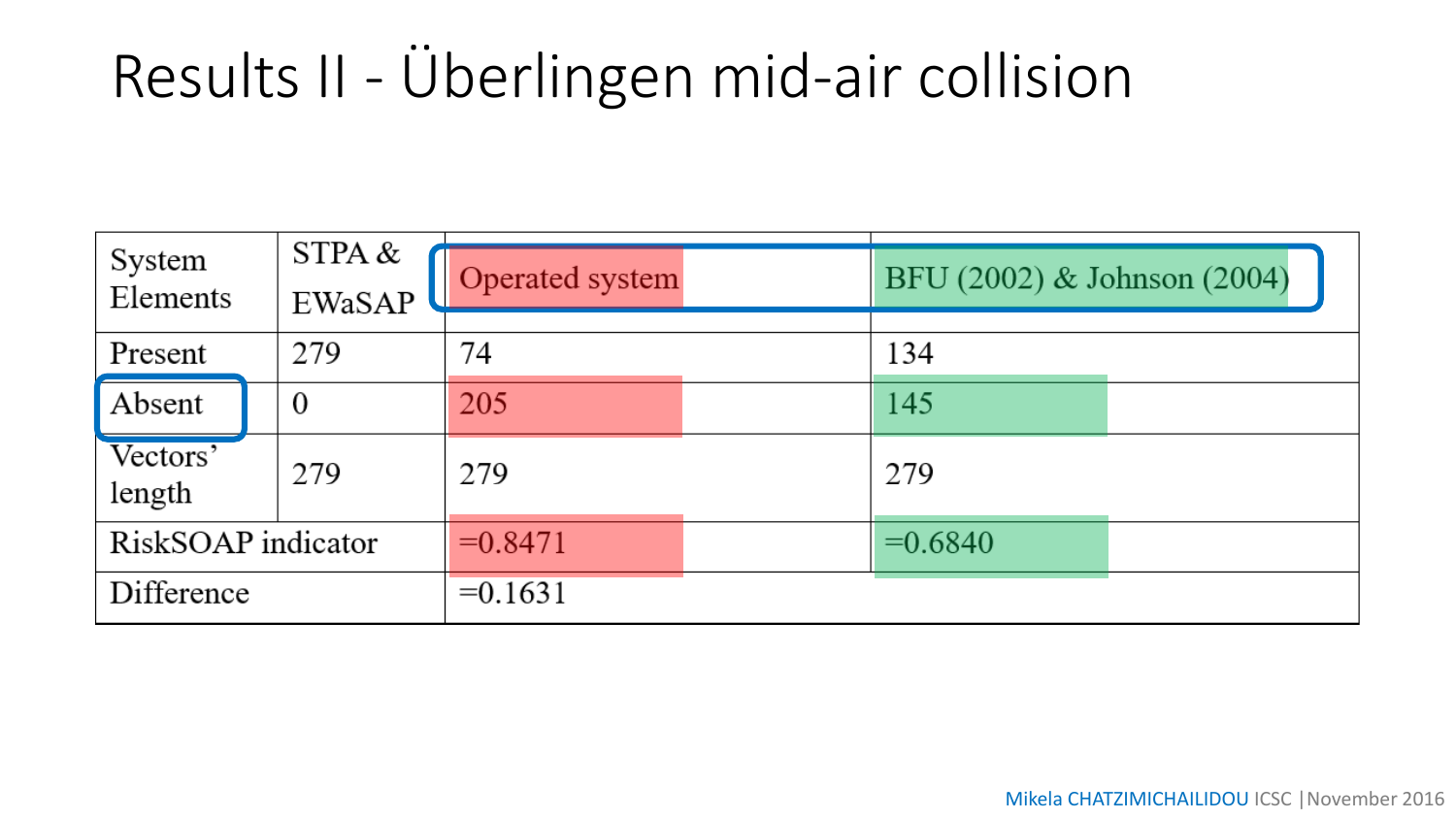### Results III – Road tunnel

| System<br>Elements  | STPA &<br><b>EWaSAP</b> | Operated system |  | Directive 2004/54/EC & PIARC |  |
|---------------------|-------------------------|-----------------|--|------------------------------|--|
| Present:            | 191                     | 109             |  | 153                          |  |
| Absent:             | $\overline{0}$          | 82              |  | 38                           |  |
| Vector's<br>length: | 191                     | 191             |  | 191                          |  |
| RiskSOAP indicator  |                         | $=0.6007$       |  | $=0.3319$                    |  |
| Difference          |                         | $=0.2688$       |  |                              |  |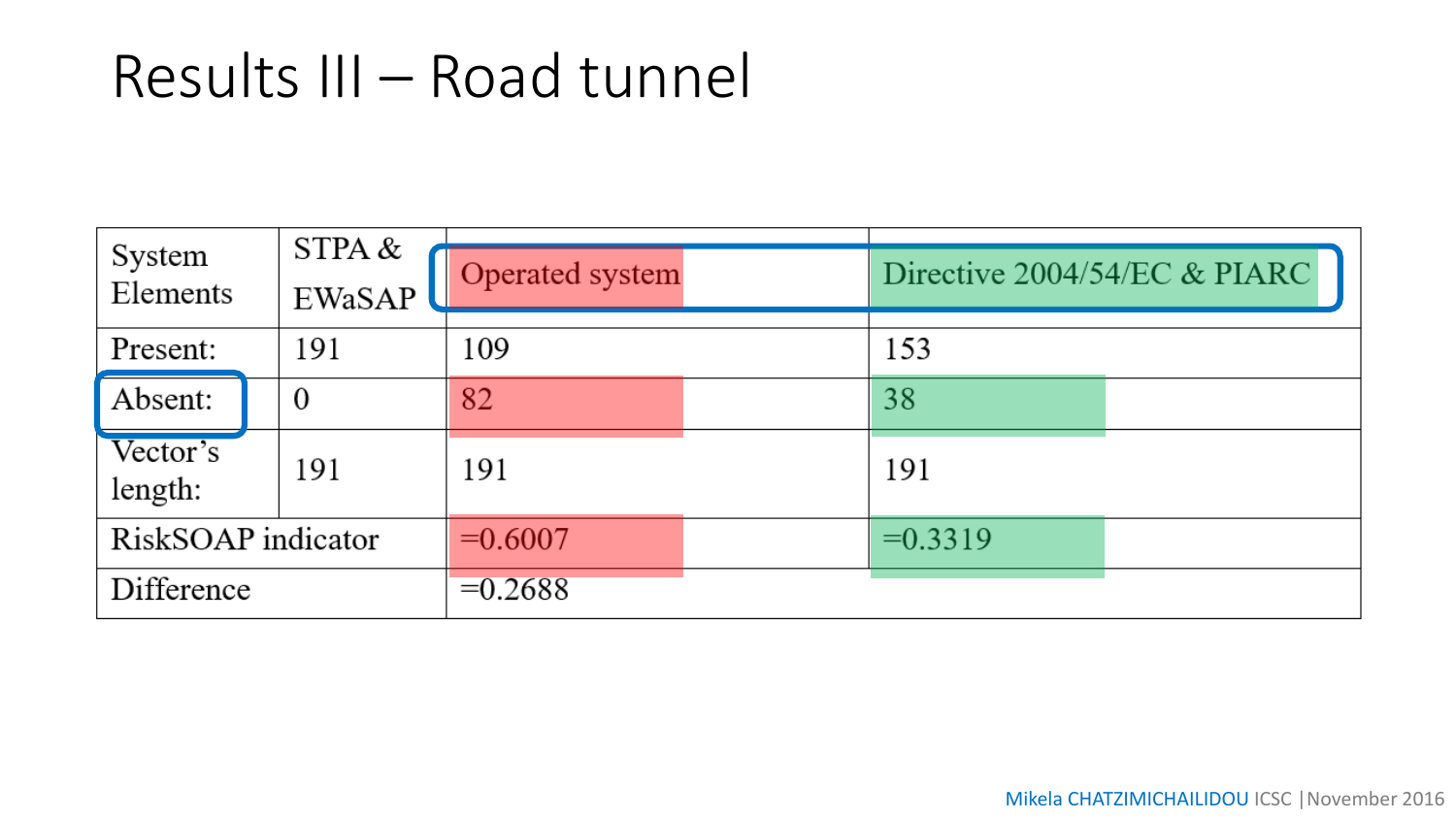### **Observations**

- RiskSOAP **numerical** expression; differences between system versions communicated in a **simple & understandable** manner **lower RiskSOAP indicator**:
	- **safer system**; system components & characteristics effectively operationalised
	- safety **risk SA** of the system agent(s) **enhanced**

• Calculation before & after changes; **management can act upon system changes** based on: the different values, their fluctuation & the priorities/constraints of the industry

- 3 apps; **improved system compositions** correspond to **lower indicator** values
- Potential for **safety improvements** even for **systems** contemplated as **safe enough**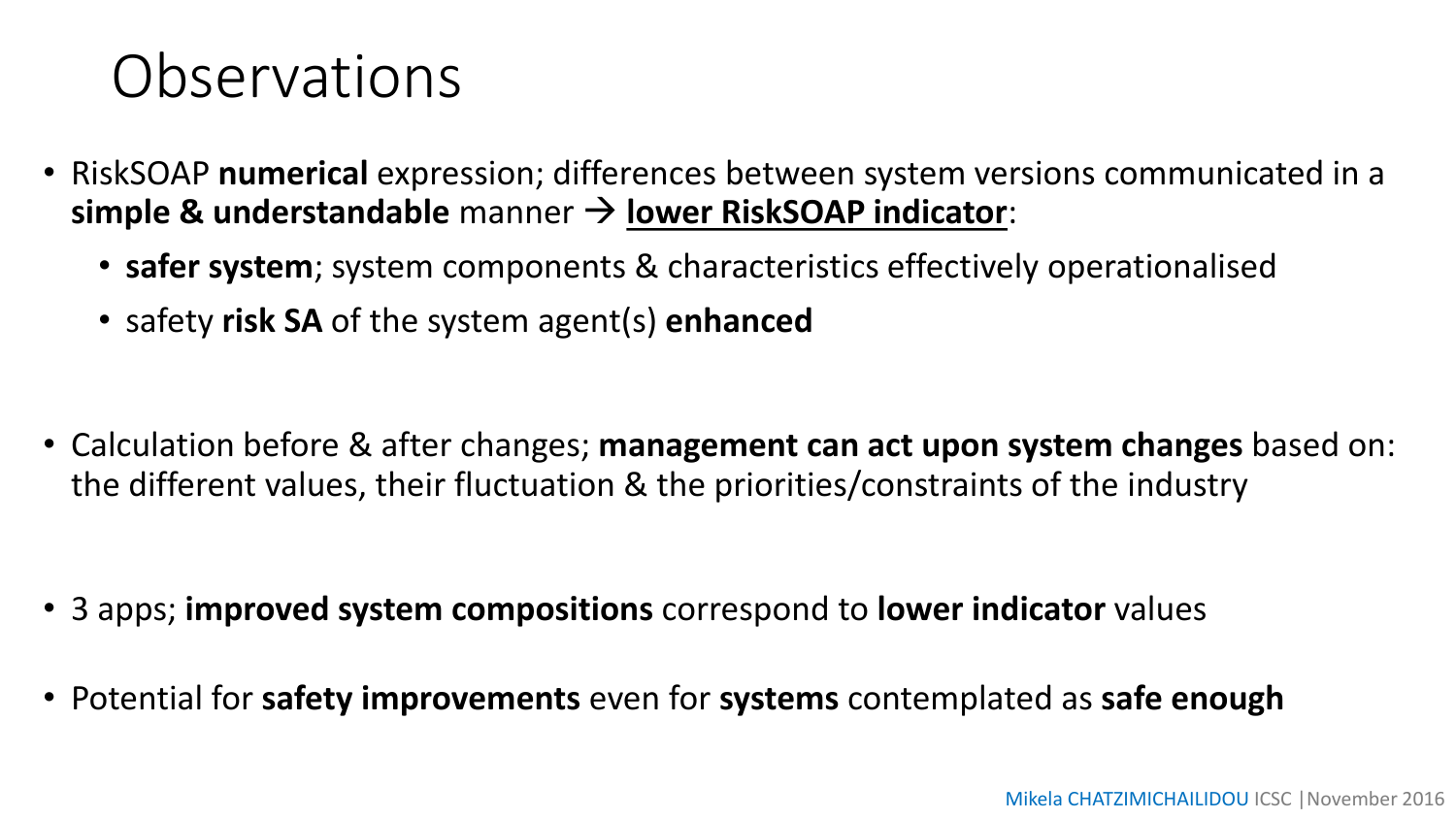# Final remarks I



- RiskSOAP measurement: **distance** of systems **from** their **ideal** composition & potential for further **improvements** in terms of safety constraints generated through STPA & EWaSAP
- RiskSOAP indicator
	- **selection criterion** between **alternative design versions** of the same system; by comparing the vectors corresponding to different design versions
	- **decision-making tool** when evaluating **system changes** with reference to the ideal system; system composition **modifications** to shorten the distance between vectors & 'lessen' the operated-ideal system dissimilarity
		- **criterion for evaluating modifications** that might affect the minimum acceptable safety level of the system under consideration; **threshold value** can be set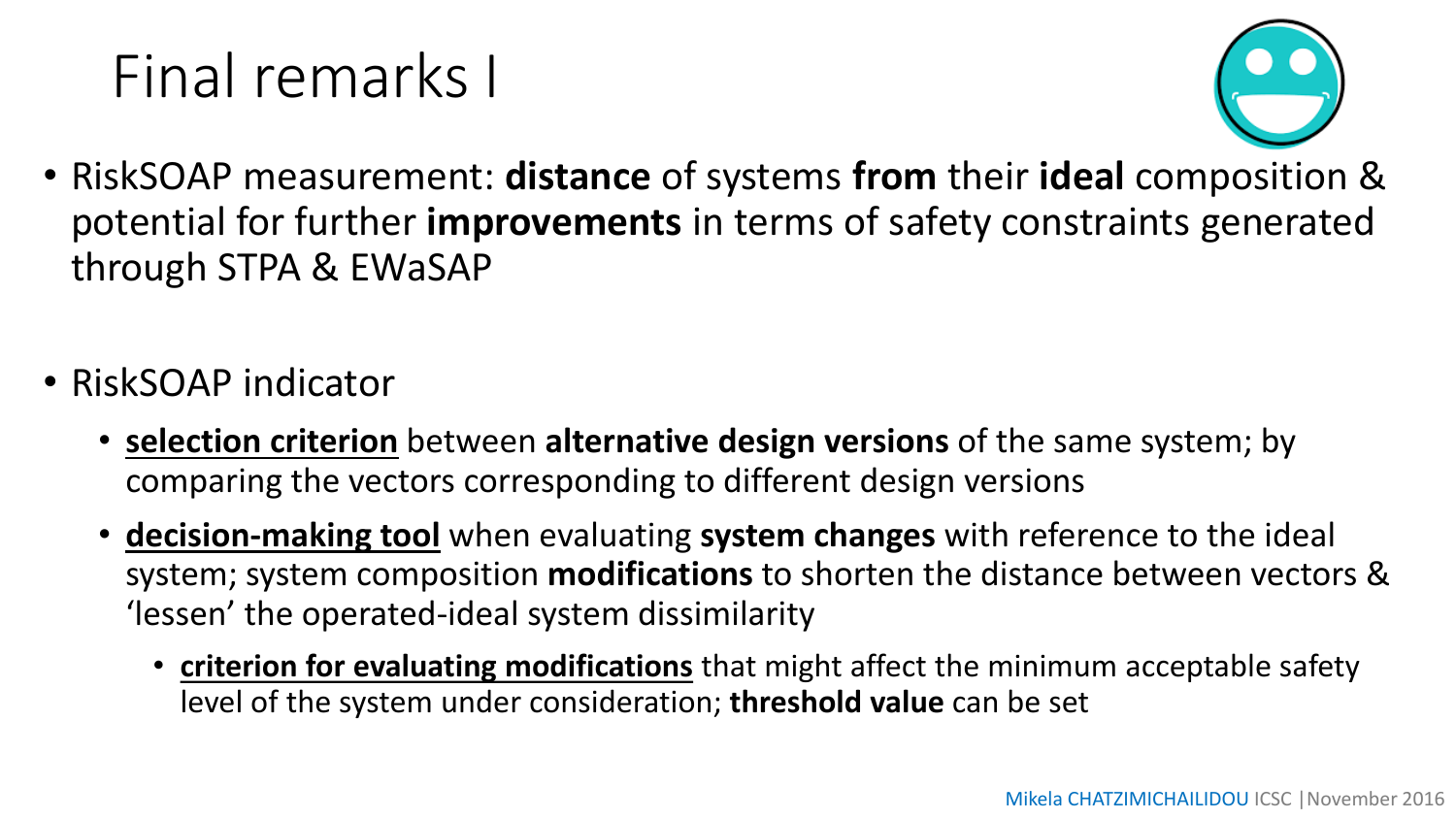# Final remarks II



- STPA & EWaSAP require **experienced & well qualified** analysts, supported by interdisciplinary team with common & complementary understanding of the system under study
- **Subjective** interpretation of the value of the indicator; may differ across systems & designers, affecting the degree of interventions in the systems
- **Binary**-based indicator; no intermediate case between absence-presence, but variables may have true value ranging between '0' & '1'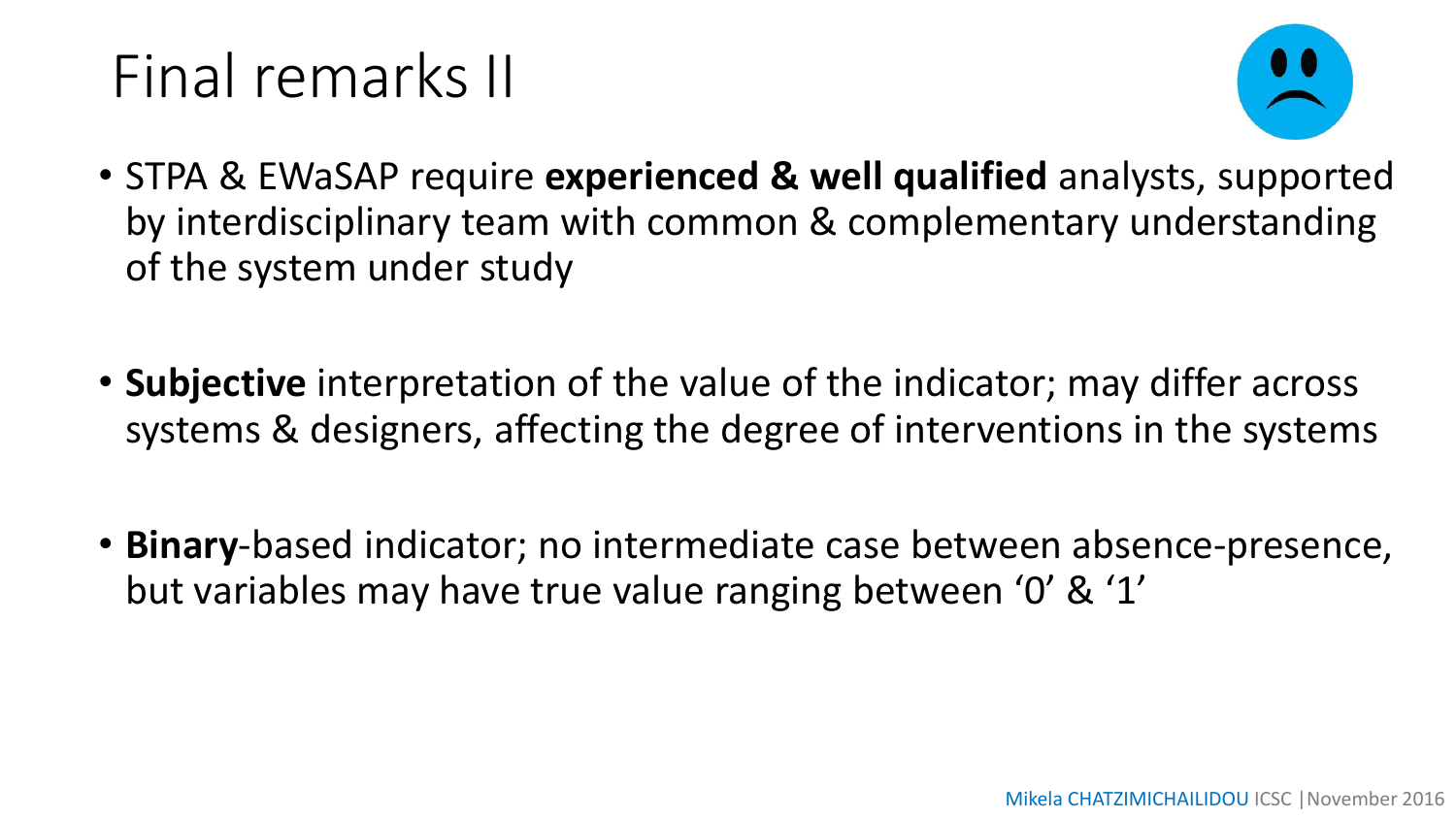## Future work

- Consider dissimilarity measures which account for **intermediate** states of system components
- STPA analysis applicable to:
	- emergent properties (other than safety) such as **security & quality**
	- various business functions such as production & **finance**

 $\rightarrow$  if purpose of system related to economics, then system elements decided by economic/**econometric** models

• RiskSOAP as a **leading safety indicator**; awareness of system deviations from its desired state  $\rightarrow$  (re)design & operation of safer systems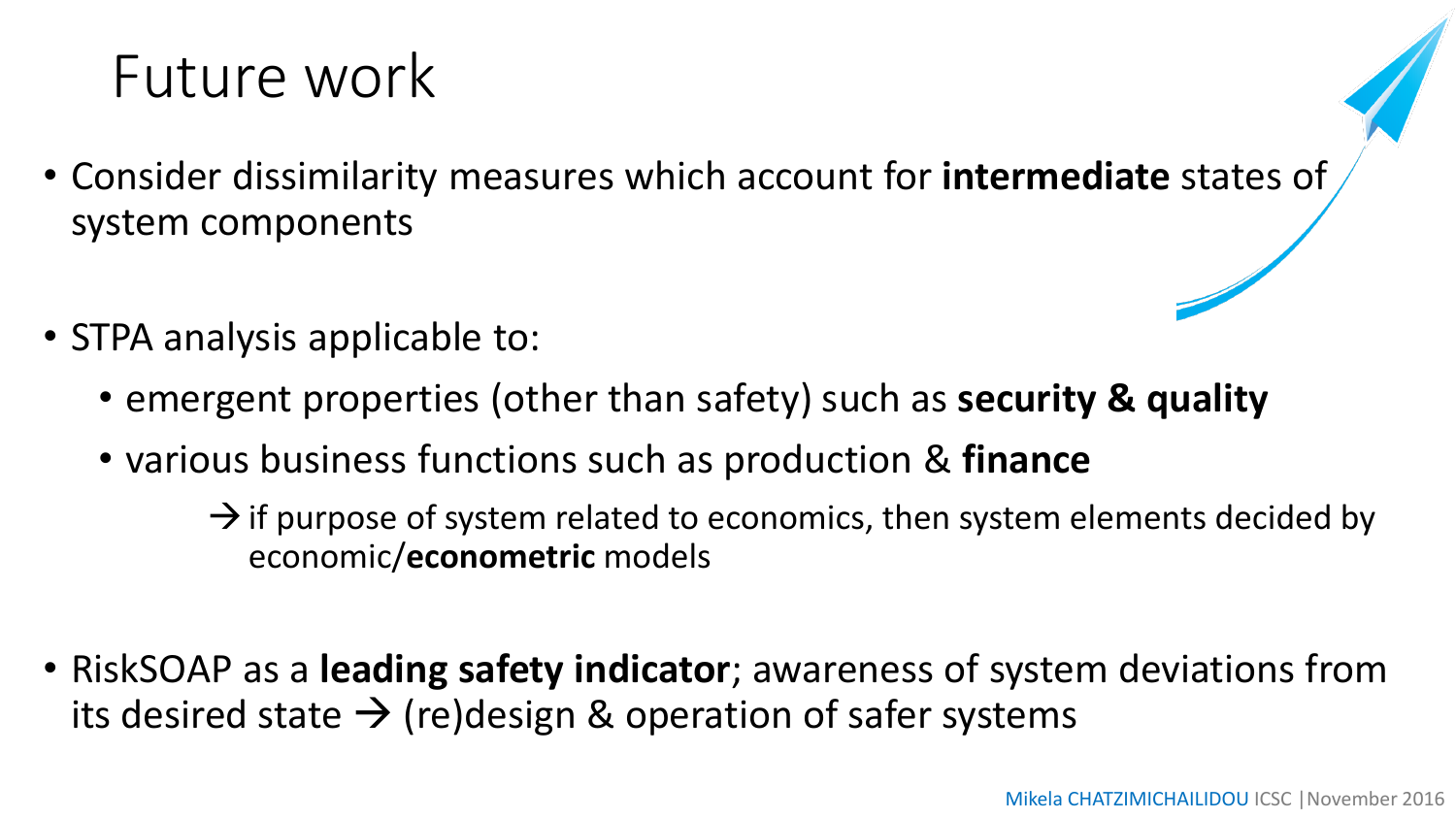## Leading Safety Indicator.. *maybe? how?*

Überlingen RiskSOAP values along the accident's timeline [preliminary results]